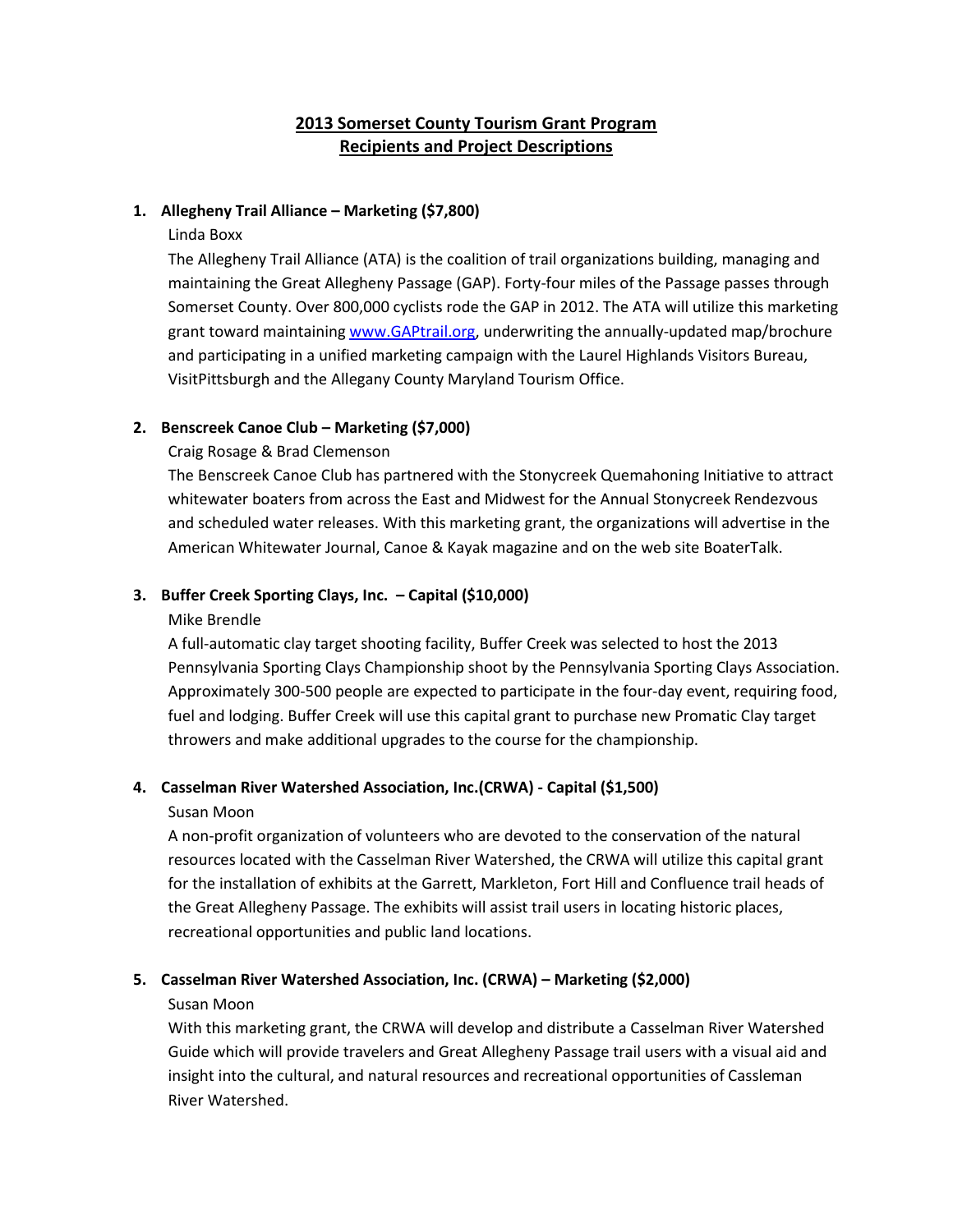## **6. Chickentown Steam and Gas Association – Marketing (\$2,000)**

## Michele Beener

The Chickentown Steam and Gas Association strives to preserve the county's antique equipment including their most recent preservation of a sawmill. This grant will be used for outdoor and web marketing to increase visitors to the organization's annual Memorial Day show.

# **7. Comfort Inn – Marketing (\$5,000)**

## Marti Zeigler

The Comfort Inn has partnered with Somerset Country Club and Indian Lake Golf Club to develop golf and promote golf packages. They will use their marketing grant to place newspaper advertisements in the Harrisburg Patriot News and the Youngstown Vindicator.

# **8. Confluence Creative Arts Center – Marketing (\$2,440)**

Jody Best

The cultural anchor for the Confluence and western Somerset county area, the Confluence Creative Arts Centers provides a wider variety of high quality art, music, theater and family programs for visitors and residents of the area. The Arts Center will use their marketing grant for signage to increase visibility of their events particularly to bikers and overnight tourists.

## **9. Confluence Cyclery – Marketing (\$1,500)**

## Brad Smith

A full-service bike shop located along the Great Allegheny Passage, Confluence Cyclery receives 80 percent of its sales from Great Allegheny Passage trail enthusiasts. This marketing grant will utilize this marketing grant to advertise on the GAPtrail.org web site and in the Trailbook.

# **10. Confluence Lions Club – Marketing (\$1,800)**

## Tom Briar

The Confluence Lions Club organizes the annual National Road Chainsaw Carving Festival in Addison, Somerset County. This marketing grant will be used for newspaper advertisements to promote the festival and Carving Auction in Allegheny and Westmoreland counties.

# **11. Confluence Tourism Association – Marketing (\$4,000)**

## Ray Silbaugh

The Confluence Tourism Association will use this marketing grant to enhance and grow the Mount Davis Challenge Bicycle Race – a 42-mile course sanctioned by USA Cycling (the governing body for bicycle racing in the U.S.), the Town Criers – person-to-person visitors' information center and the redesign and printing of the Confluence Rack cards and their distribution through the Laurel Highlands Visitors Bureau.

# **12. EagleNest Vacation Rental – Marketing (\$302)**

Lisa Hall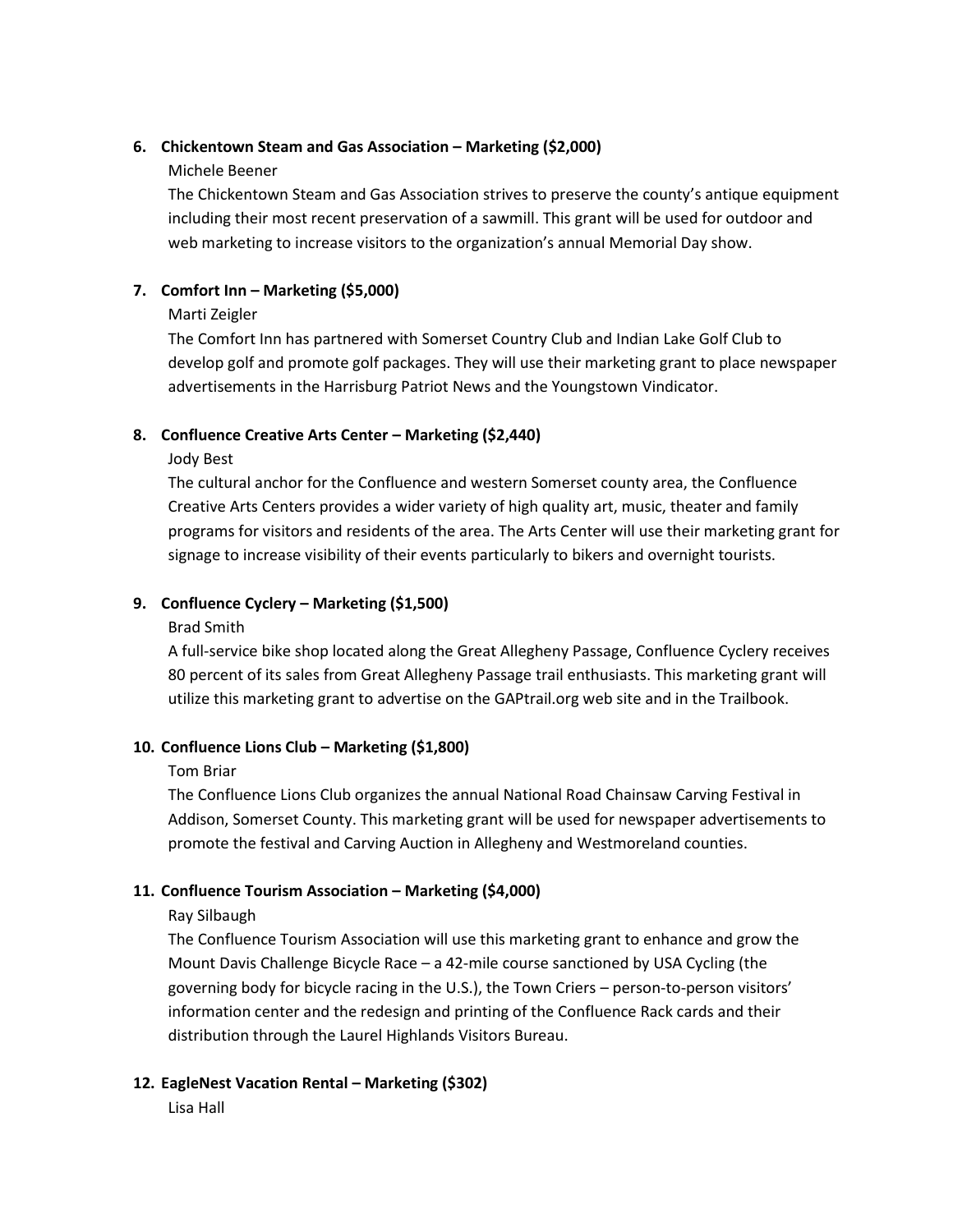Located four blocks from the Great Allegheny Passage, the EagleNest Vacation Rental will use their marketing grant to target prospective visitors through a membership with the Laurel Highlands Visitors Bureau and Yahoo web site hosting.

#### **13. Eureka Coal Heritage Foundation (ECHF) – Capital (\$2,000)**

#### Sandra Pritt

The Foundation is responsible for the preservation of the Windber Coal Heritage Center, the Arcadia Theatre and the Miner's Wall in Windber. The ECHF will spend this capital grant to repair the Town Clock and the building that houses the clock which was built in 1908 by the New England Clock Company.

#### **14. Faranda Farm – Marketing (\$3,500)**

#### Mary and Phil Faranda

Faranda Farm will host the 4<sup>th</sup> Annual Laurel Highlands Garlic Festival this August which includes vendors, speakers, chefs and a variety of food samplings. The Faranda's will use this marketing grant for a multi-media campaign that will include print, online and television advertising.

#### **15. Farmers and Threshermens Jubilee – Capital (\$5,000)**

#### Clark Brocht

This unique country festival which celebrates the county's agricultural heritage including displays of antique farm equipment, quilt show, tractor pulling and a dog that churns butter, will use this capital grant to purchase the parts to repair the 1901 Cider Mill which is one of the Jubilee's most popular demonstrations.

## **16. Friends of Flight 93 National Memorial – Marketing (\$15,000)**

#### Donna Glessner

As the official supporting organization for the Flight 93 National Memorial, the Friends group works with the National Park Service staff to bring visitors (over 317,000 in 2012) to the Flight 93 National Memorial. This grant will be used for a multi-faceted marketing strategy to educate a new generation of citizens to the story of September 11, 2001.

## **17. Gram Gram's Place – Capital (\$1,000)**

#### Craig Bowman

A bed and breakfast located in Meyersdale just 75-yards from the Great Allegheny Passage, Gram Gram's Place will utilize this capital grant for two remodeling projects – including the addition of a fourth bedroom and finishing a portion of the basement to accommodate the overnight secure storage of guests ' bicycles.

## **18. Hartzell House Bed and Breakfast – Marketing (\$3,000)**

#### Kitty and David Stemac

An upscale bed and breakfast located in the southern part of the region, the Hartzell House is known for its personal service, amenities and gourmet dining. The Stemac's will use this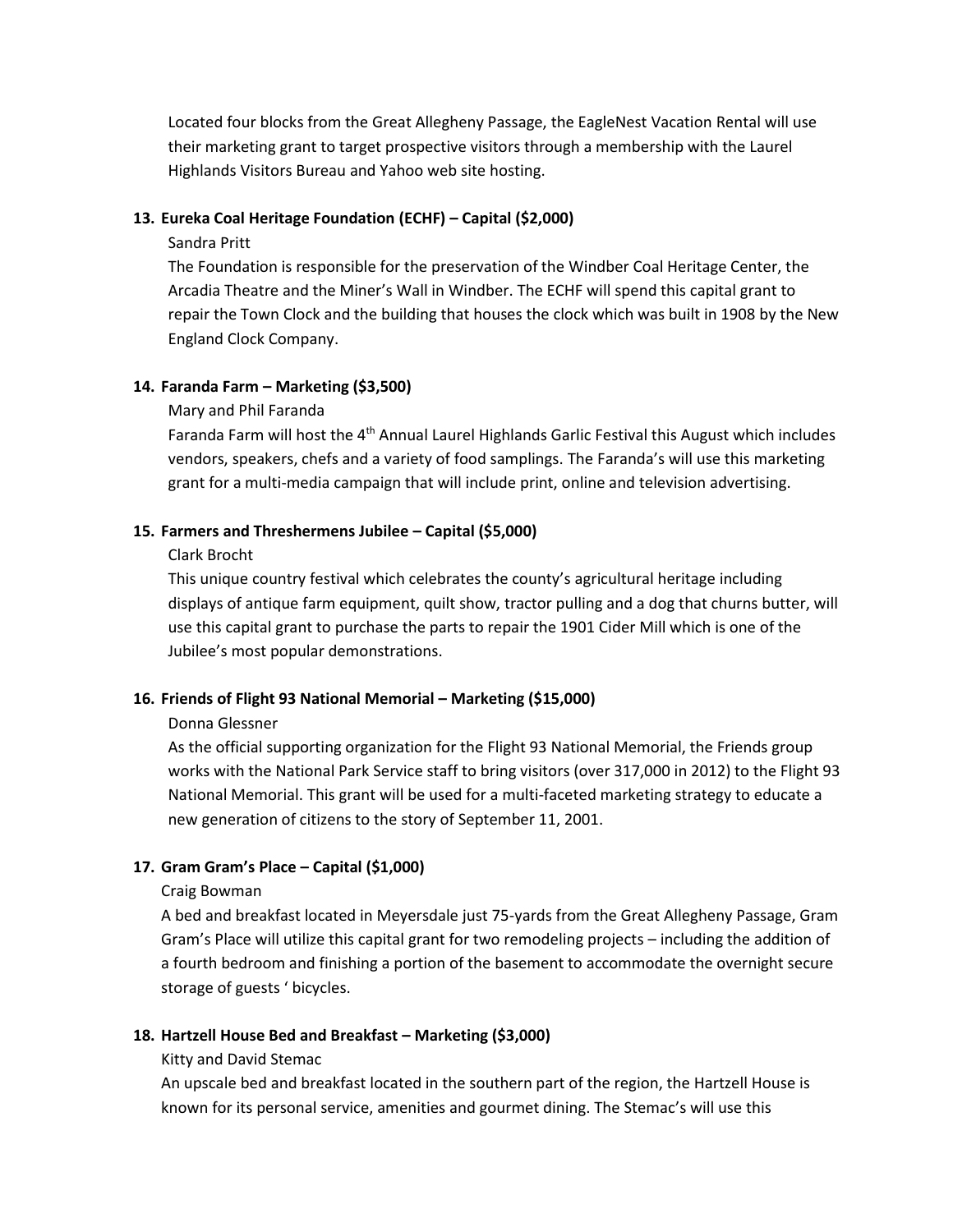marketing grant for an ad in the 2014 Laurel Highlands Destination Guide and for a Premium Spotlight Ad o[n www.laurelhighlands.org.](http://www.laurelhighlands.org/)

#### **19. Hayloft, Inc. – Marketing (\$7,500)**

Betty Lou Svonavec

A special event facility situated on a 151 acre farm, the Hayloft hosts at least three special events a week May through October in a 126-year old restored barn. This marketing grant will be used to increase the number of billboards promoting the Haunted Hayloft – a Halloween-themed special event.

## **20. Hidden Valley Resort – Marketing (\$15,000)**

#### Laura Argenbright

A year-round destination that successfully attracts families for skiing, snowboarding, snow tubing and golf along with meetings, retreats, conferences and weddings, Hidden Valley will use this marketing grant to implement a comprehensive search engine optimization program and to create a mobile-friendly site to maximize the effectiveness of the resort's new web site.

# **21. Historical and Genealogical Society of Somerset County, Inc. – Capital (\$975)**

Mark Ware

The Somerset Historical Center preserves and interprets the history of rural southwestern Pennsylvania from prehistoric times to the present through a mixture of exhibits, workshops and educational programs. This marketing grant will enable the Historical Center to purchase new vinyl street banners to enhance the curb appeal of the Historical Center from Route 985.

## **22. Historical and Genealogical Society of Somerset County, Inc. – Marketing (\$10,000)**

Mark Ware

The Somerset Historical Center will utilize this marketing grant for general marketing of the site and specifically for Mountain Craft Days through participation in Laurel Highlands Visitors Bureau marketing opportunities and a multi-media campaign including television, billboards and print ads.

# **23. Husky Haven Campground, LLC – Marketing (\$500)**

Jean Atchison

Located along the Great Allegheny Passage at Rockwood, Husky Haven provides an enjoyable campground for Great Allegheny Passage trail users. This marketing grant will be used to expand the campground's advertising in the TrailBook, the most requested guide for the Great Allegheny Passage.

## **24. Huston Farms, LLC T/A Huston's Haunted Hollow – Marketing (\$4,000)**

#### Doug Huston

Huston Farms operate a recreational vehicle resort, Hickory Hollow Campground and the haunted attraction Huston's Haunted Hollow. For the past 16 seasons, over 100,000 visitors have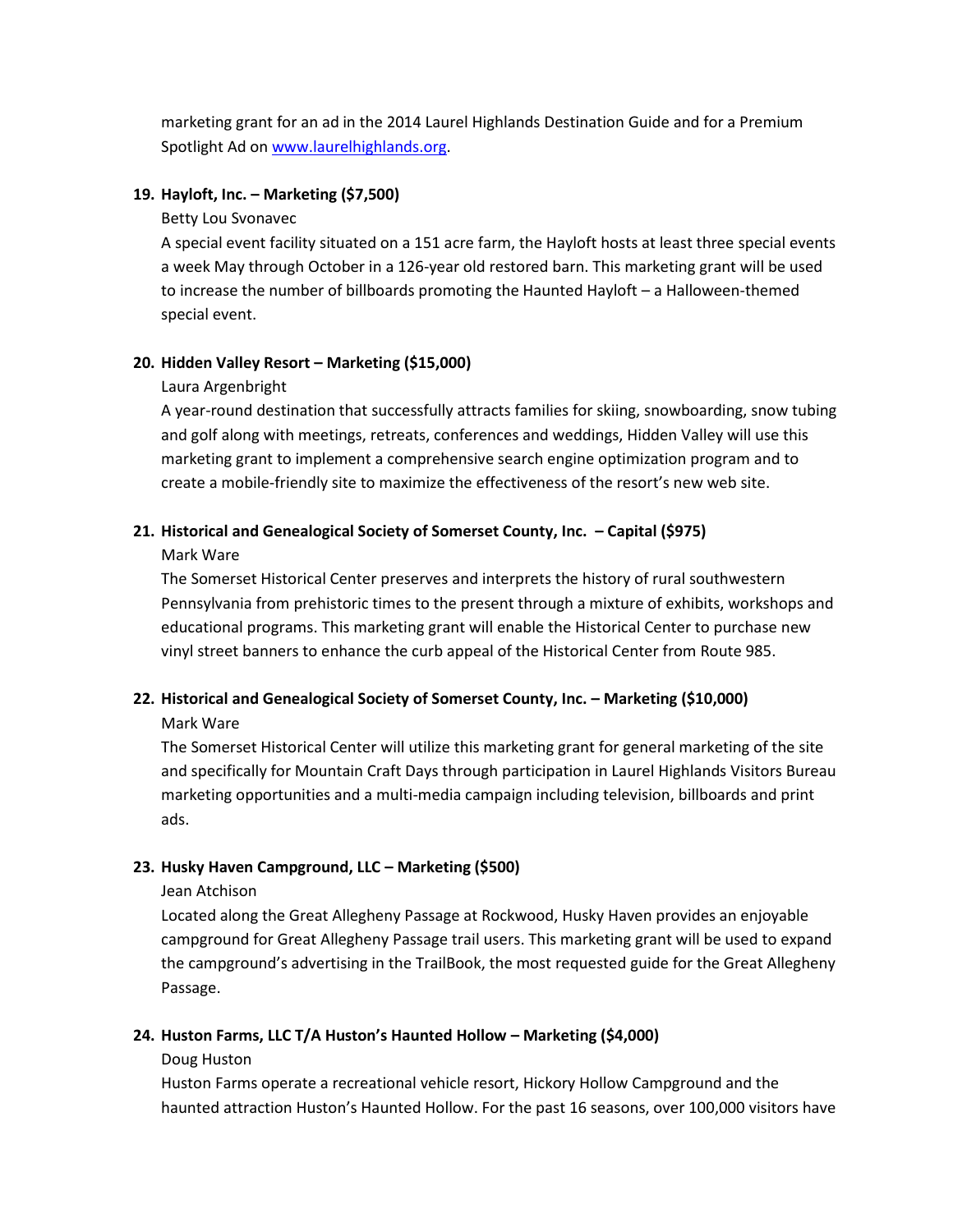enjoyed the haunted farm house, haunted hayride, woods/swamp walk and cornfield trail. This marketing grant will be used to redesign a new web site for Huston's Haunted Hollow.

#### **25. Laurel Arts, Inc. – Marketing (\$7,500)**

Michael Oliver

Laurel Arts, a non-profit arts center dedicated to promoting, exhibiting and preserving multidisciplinary art will utilize this marketing grant for a multi-media marketing campaign to promote Somerfest – a three-day event featuring art, music, food and fun, now in its  $35<sup>th</sup>$  year.

## **26. Laurel Highlands Heritage Festivals Marketing Co-Op – Marketing (\$5,000)**

Dave Hurst

This marketing co-op brings together four historically-themed festivals that occur during the month of September. Two of the festivals – Farmers and Threshermens Jubilee and Mountain Craft Days are located within Somerset County. This marketing grant will be used for a multimedia campaign to send visitors to the co-ops web site 4FallFestivals.com.

#### **27. Laurel Highlands Snowmobile Club – Marketing (\$3,500)**

Sheila Knupp

The Laurel Highlands Snowmobile Club is dedicated to improving the Laurel Highlands snowmobile trail system and for coordinating special events to increase usage of the region's snowmobile trails. The club will use this marketing grant to advertise their annual snowmobile events in the Keystone Snowmobiler, a publication which is sent to all of Pennsylvania's 40,000 registered snowmobile owners.

## **28. Log Haven Bed & Breakfast – Capital (\$500)**

Ron Bruner

Log Haven Bed & Breakfast has welcomed overnight guests since 1999 and has received a 5-star rating on TripAdvisor. While guests enjoy Log Haven's rural setting, the location often prevents reception of most cell phone signals. This capital grant will be used toward the purchase of a cell phone booster unit.

## **29. Meyersdale Area Historical Society – Capital (\$5,000)**

Matt Caton

The Meyersdale Area Historical Society is located within the Meyersdale Visitors Center, a renovated Maryland railway station. The station also serves as a trailhead facility for the Great Allegheny Passage. The Historical Society will use this capital grant toward the construction of three display cases for exhibits including Native American artifacts and Atwater Kent radio receivers.

## **30. Meyersdale Area Historical Society – Marketing (\$2,730)**

Matt Caton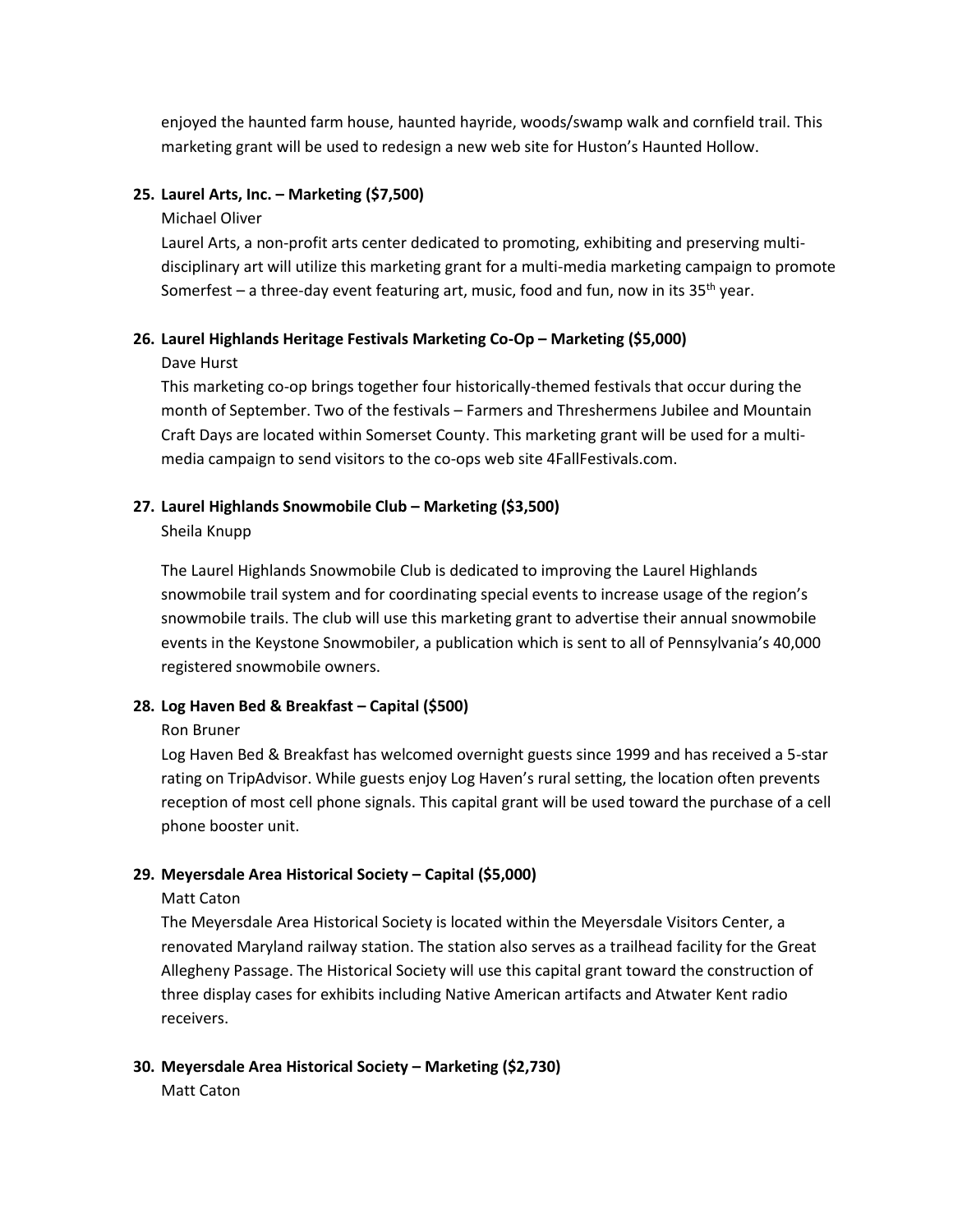The Historical Society will use this marketing grant for a ½ page ad in the 2014 Laurel Highlands Destination Guide.

## **31. Meyersdale Visitors Center on the GAP – Trail Town Visitor Center (\$14,075)**

Matt Caton

The Meyersdale Area Historical Society operates the Visitors Center in the renovated Meyersdale Western Maryland train station. This marketing grant will be used to assist the Historical Society staff the Visitors Center which greets thousands of Great Allegheny Passage trail users and visitors each season.

## **32. Morguen Tool Company – Marketing (\$5,900)**

## Jeremy & Andrea Hoover

A hotel, event facility, restaurant and pub located in Meyersdale, Morguen Toole Company will use this grant for their marketing efforts which include; billboards placed around Cumberland, Maryland, I-68, PA Turnpike and Route 219 and brochure distribution.

## **33. Mountain Playhouse – Marketing (\$10,000)**

Teresa Stoughton Marafino

For over 70 years, the Mountain Playhouse has been a revered landmark attraction – producing an annual season of professional theater with New York City professional actors, directors and choreographers. This marketing grant will assist the Playhouse with their multi-media marketing campaign including direct mail, outdoor advertising, print advertising and e-marketing promotions.

# **34. Pennsylvania Maple Festival – Marketing (\$5,000)**

## Shawn Buterbaugh

The Pennsylvania Maple Festival is a special event held over several weekends each spring that promotes and celebrates the county's maple industry. This grant will assist organizers with the production of a full-color brochure, print advertising and radio spots.

# **35. Rockwood Area Merchants Association – Trail Town Visitor Center (\$10,400)**

Julie Cramer

The Rockwood Area Merchants Association will use these grant funds to hire several part-time people to maintain a visible presence at the visitor's center which is located along the Great Allegheny Passage. They will greet trail users and provide useful information to enhance their trail experience.

# **36. Seven Springs Mountain Resort – Marketing (\$30,000)**

## Alex Moser/Anna Weltz

As Pennsylvania's largest ski and four season resort, Seven Springs attracts approximately 1.2 million guests annually. The resort will use this marketing grant for cable television ads in the Washington, D.C./Baltimore markets highlighting the new Laurel Ridgeline Canopy Tours and the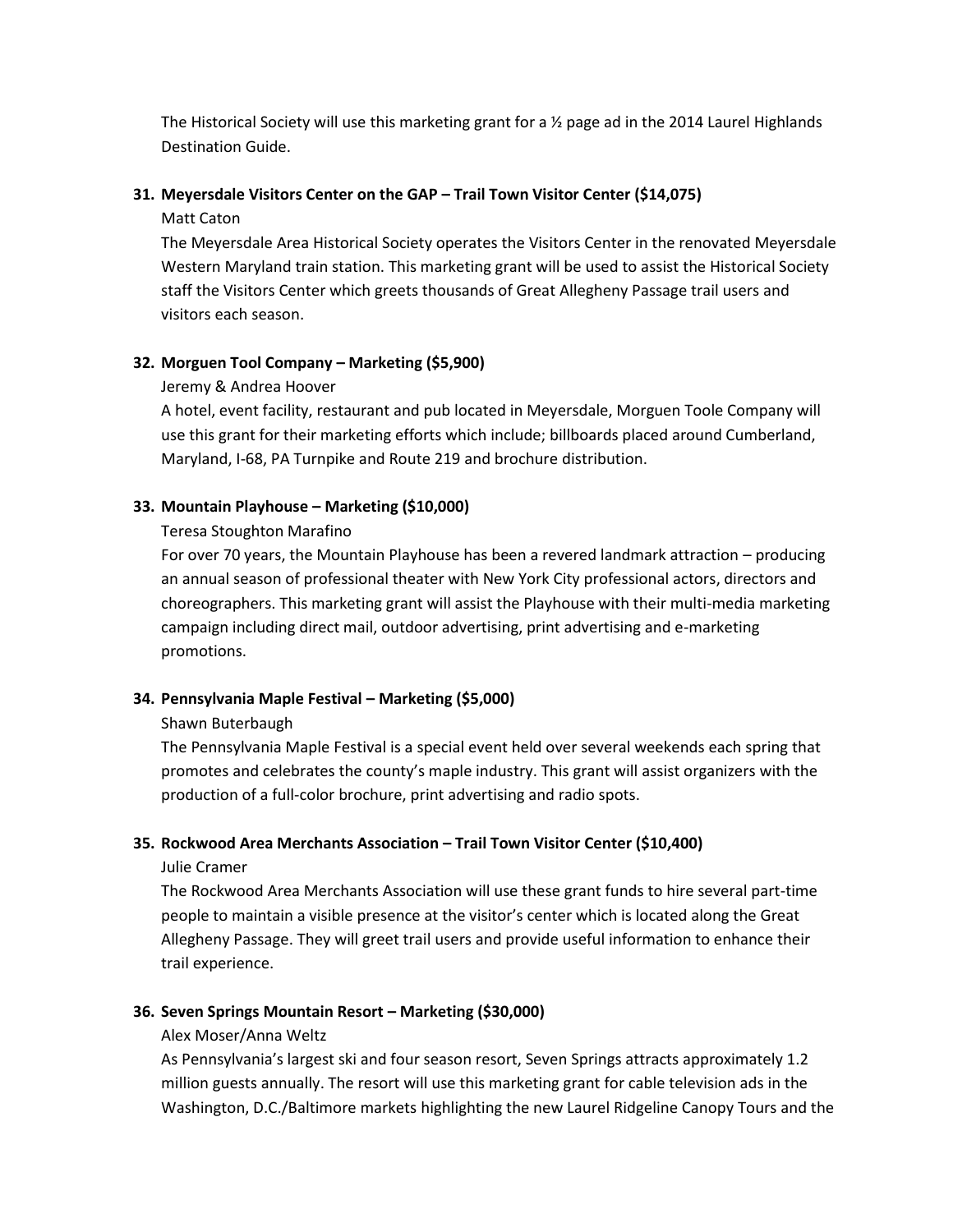resort's ski/board amenities. A portion of this grant will be used to participate in a major marketing initiative though Spirit Airlines to attract visitors to the Laurel Highlands.

#### **37. Sisters Café – Marketing (\$900)**

Located four blocks from the Great Allegheny Passage, Sisters Café – a popular Confluence eatery will utilize this marketing grant toward their overall marketing plan which includes advertising in the TrailBook, Laurel Highlands Visitors Bureau Membership, Somerset County Chamber Membership and Yahoo web site hosting.

#### **38. Somerset County Chamber of Commerce – Marketing (\$15,000)**

#### Ron Aldom

Currently representing over 730 businesses, the Somerset County Chamber has been promoting the communities of Somerset County for over 100 years. The chamber will utilize this grant for a comprehensive multi-media marketing campaign that will include print advertising, brochure distribution, billboards and radio spots.

## **39. Somerset County Fair Association – Marketing (\$3,500)**

Brad Murray

A week-long event that promotes the county's agricultural heritage and rural way of life, the Somerset County Fair Association will utilize this grant for outdoor advertising targeting residents from Allegany and Garrett Counties, Maryland and Fayette, Cambria and Bedford counties.

## **40. Somerset County Farmer's Market, Inc. – Marketing (\$5,000)**

#### Larry Cogan

Located in the Georgian Place Outlet Mall parking lot, the Somerset County Farmer's Market sells a wide variety of the county's agricultural product every Saturday from the end of May through October and Wednesday afternoons. This marketing grant will assist the Farmer's Market with their overall marketing plan including and ad in the 2014 Laurel Highlands Destination Guide, brochure distribution.

## **41. Somerset County Maple Producers Association – Marketing (\$1,500)**

#### Michael Lynch

An organization comprised of 45 maple producers, the Somerset County Maple Producers Association will utilize this marketing grant to promote how Somerset became the "Land of Milk and Maple." The association will produce and distribute a brochure and map highlighting the county's Maple Sugar Houses and Sugar Camps.

# **42. Somerset Interchange Lodging Association – Marketing (\$10,000 – Matching/Contingent)** Vikash Patel

A group of lodging establishments located at the Pennsylvania Turnpike Interchange are working together to encourage travelers to exit the turnpike and stay at their properties and discover what the county and the region has to offer. This grant will be used for signage at the Somerset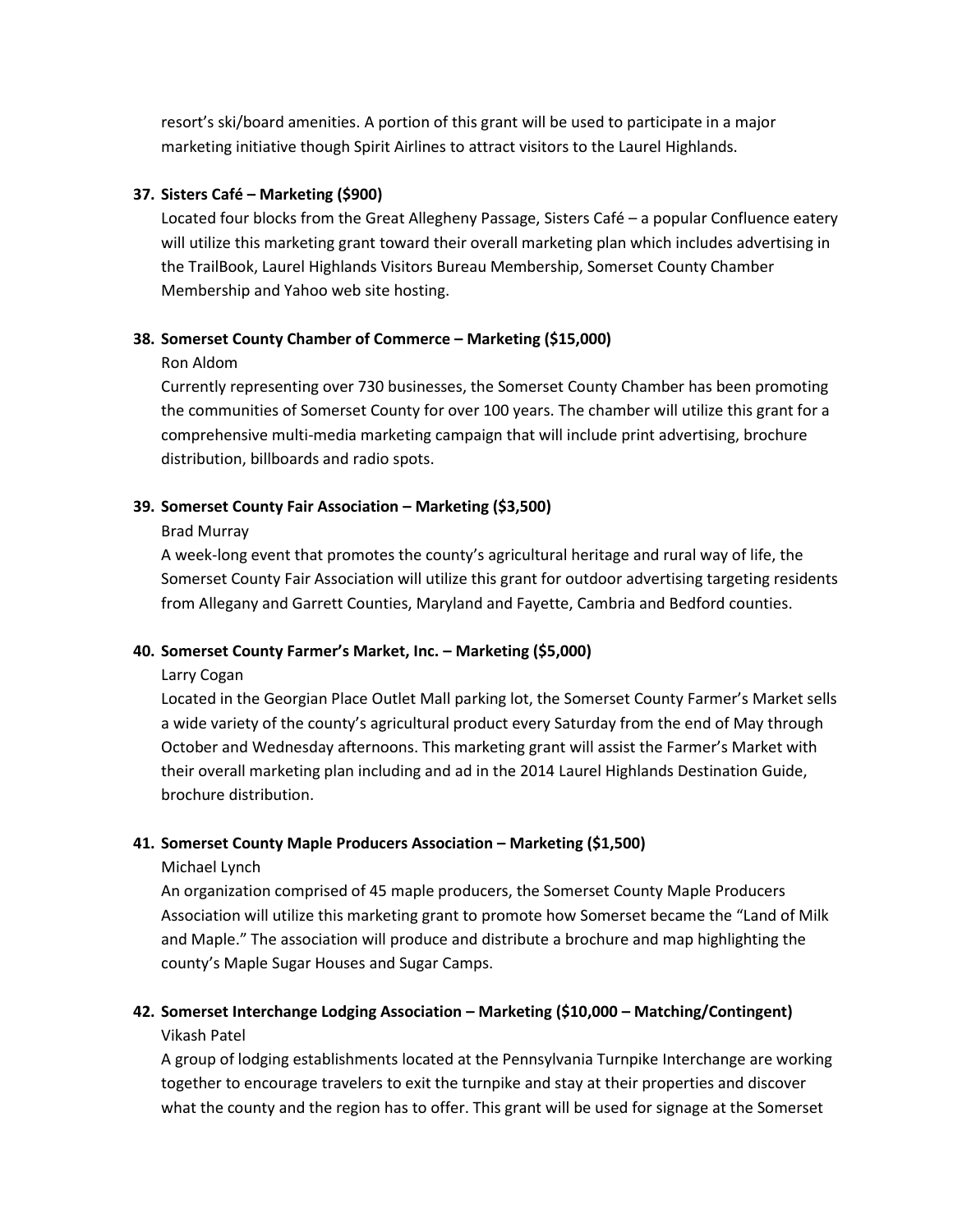Turnpike Exit to assist visitors seeking lodging. The association is required to raise \$10,000 for this project by July 1, 2013 to qualify for this grant.

#### **43. Somerset Rails-to Trails Association (SCRTA) – Capital (\$15,000)**

#### Hank Parke

A group of over 300 dedicated volunteers who support the Great Allegheny Passage in Somerset County, SCRTA will use this capital grant for the creation of a dedicated, asphalt trail right-of-way through the Rockwood Trailhead facilities and reconfiguration of the parking area to accommodate the new trail surface.

#### **44. Somerset Therapeutic Association for Riding (STAR) – Capital (\$2,000)**

#### Deborah Baceski

For the past 16 years, the STAR program has taught over 150 children and young adults with special needs to ride on horseback. The program has achieved amazing results in helping those with brain injuries, cerebral palsy and autism. STAR will use this Capital grant to landscape the entrance to the newly constructed riding area.

#### **45. Stonycreek Quemahoning Initiative – Capital (\$10,000)**

#### Brad Clemenson

The Stonycreek Quemahoning Initiative, a supporting corporation of the Conemaugh Valley Conservancy develops various recreational and heritage initiatives to attract visitors to Somerset County including the Whitewater Park and Greenhouse Park. The conservancy will use this capital grant towards the construction of a single-track mountain bike trail at the Quemahoning Reservoir.

## **46. Summers Best Two Weeks (SB2W) – Marketing (\$3,000)**

#### Kent Biery

Nationally known for its quality camping programs offered to youth at their Lake Gloria and Que sites, Summers Best Two Weeks was recently bequeathed the new Laurel Mountain Christian Camp in Rector. The organization is currently winterizing existing cabins at the Rector site to attract groups year-round. This marketing grant will be used toward marketing materials to promote the new year-round camp and conference facility and its other sites.

## **47. The Georgian Inn of Somerset – Marketing (\$7,500)**

## Charles Charrie

A full service Inn providing overnight accommodations and dining with a full service concierge who schedules tours to area attractions, the Georgian Inn of Somerset will use this marketing grant to promote the Inn and area attractions on billboards.

## **48. The Hostel on Main – Marketing (\$7,500)**

Judy Pletcher